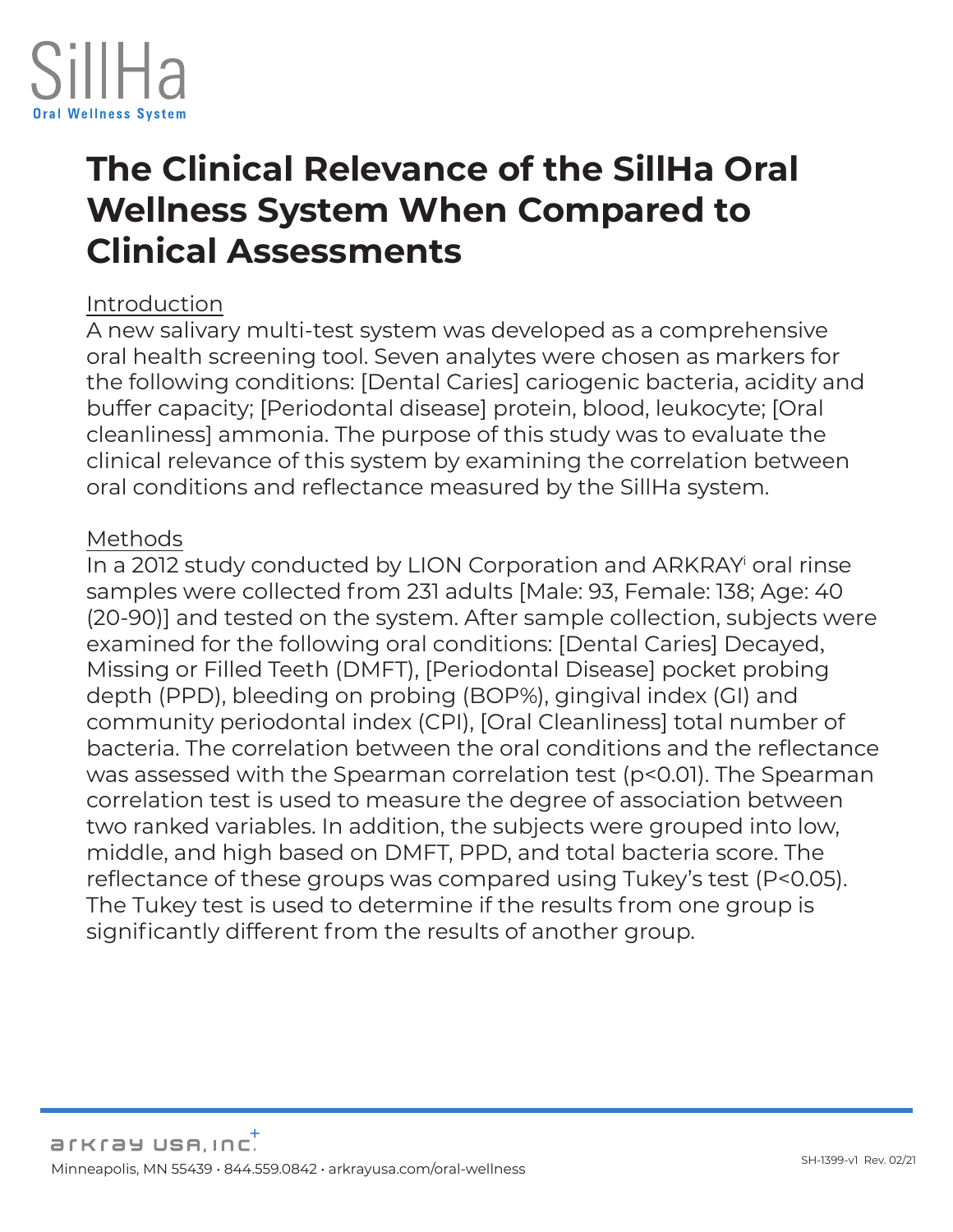

## Results

Dental Caries: DMFT score was found to be significantly correlated with the reflectance of cariogenic bacteria measured by SillHa. Additionally, when the subjects were grouped by DMFT score (low, middle, high) and compared, a significant difference was found between the low and high groups. DMFT was not found to be significantly correlated with pH and buffer capacity, and no significance was found between the 3 groups. Results displayed in **Tables 1 and 2.**

Periodontal Disease: PPD, BOP, GI and CPI were significantly correlated with the reflectance of blood, leukocyte, and protein measured by SillHa. There were significant differences between subjects grouped by BOP (low, middle, high), while subjects grouped by leukocyte and protein exhibited significant differences between high and middle groups and between high and low groups. Results displayed in **Tables 1 and 2.**

Oral Cleanliness: The total number of bacteria was significantly correlated with the reflectance of ammonia measured by SillHa and there were significant differences between subjects grouped by total number of bacteria (low, middle, high). Results displayed in **Tables 1 and 2.**

Table 1: Correlation between Oral Condition and Reflectance Measured by SillHa (Spearman correlation test, p<0.01)

| <b>Dental Caries</b>      |          |                                 |              | <b>Periodontal Disease</b>           |          |                              |          |                        |          |                                         |          | <b>Oral Cleanliness</b> |                                |          |
|---------------------------|----------|---------------------------------|--------------|--------------------------------------|----------|------------------------------|----------|------------------------|----------|-----------------------------------------|----------|-------------------------|--------------------------------|----------|
|                           | Decaved. | Missing, Filled<br>Teeth (DMFT) |              | <b>Probing Pocket</b><br>Depth (PPD) |          | Bleeding on<br>Probing (BOP) |          | Gingival Index<br>(GI) |          | Community<br>Periodontal Index<br>(CPI) |          |                         | Total<br>Number of<br>Bacteria |          |
|                           | $I_{S}$  | D<br>value                      |              | $I_{S}$                              | p value  | $r_{\rm s}$                  | p value  | $r_{\rm s}$            | p value  | $r_{\rm s}$                             | p value  |                         | I <sub>s</sub>                 | value    |
| Cariogenic<br>Bacteria    | 0.25     | 0.0001                          | <b>Blood</b> | $-0.41$                              | < 0.0001 | $-0.30$                      | < 0.0001 | $-0.33$                | < 0.0001 | $-0.42$                                 | < 0.0001 |                         |                                |          |
| pH                        | 0.04     | 0.56                            | Leukocvte    | $-0.28$                              | < 0.0001 | $-0.23$                      | 0.0005   | $-0.26$                | < 0.0001 | $-0.31$                                 | < 0.0001 | Ammonia                 | $-0.61$                        | < 0.0001 |
| <b>Buffer</b><br>Capacitv | $-0.4$   | 0.51                            | Protein      | $-0.36$                              | < 0.0001 | $-0.35$                      | < 0.0001 | $-0.35$                | < 0.0001 | $-0.39$                                 | < 0.0001 |                         |                                |          |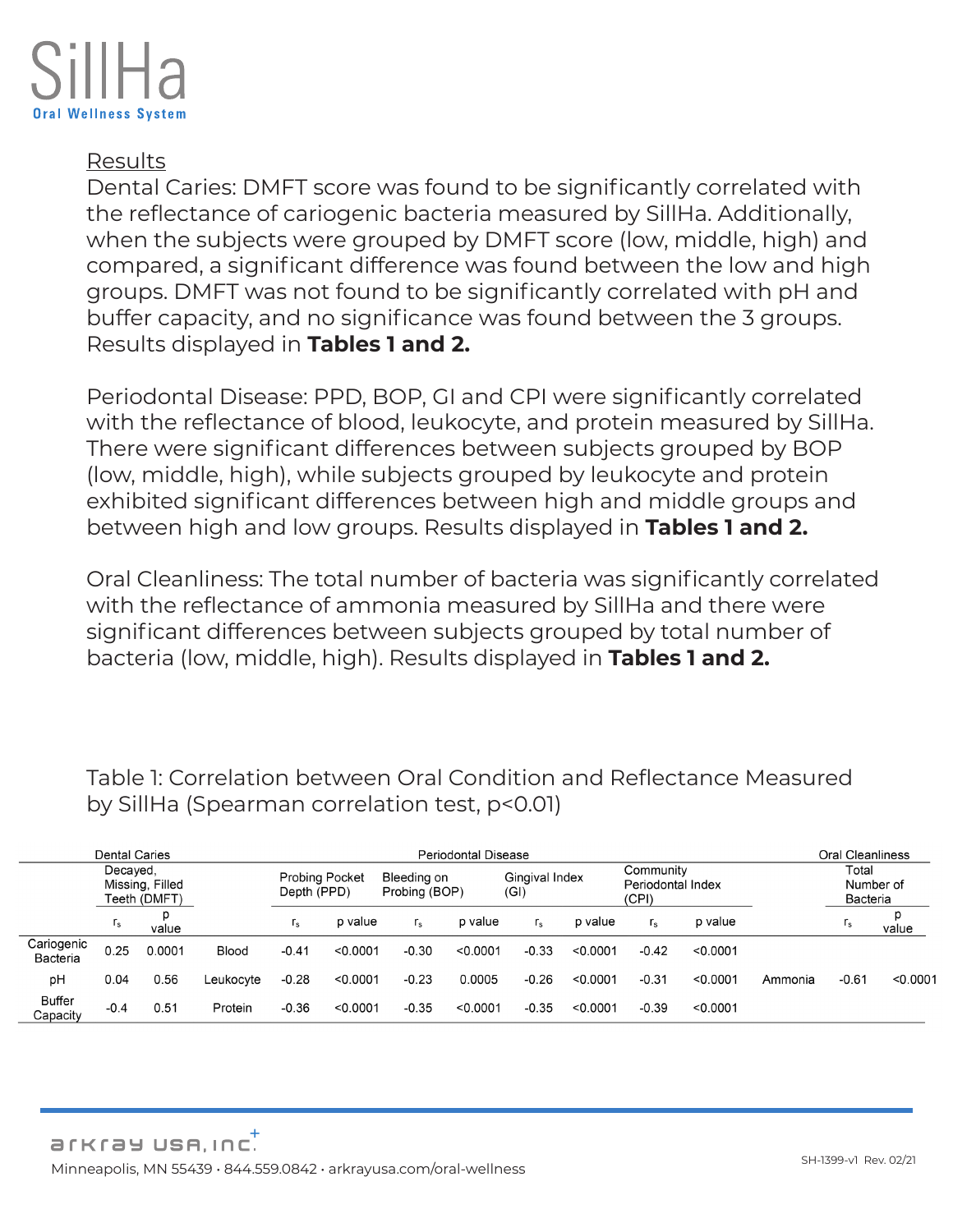Table 2: Group Analysis of Oral Conditions and Reflectance Measured by SillHa (Tukey's test, p<0.05)

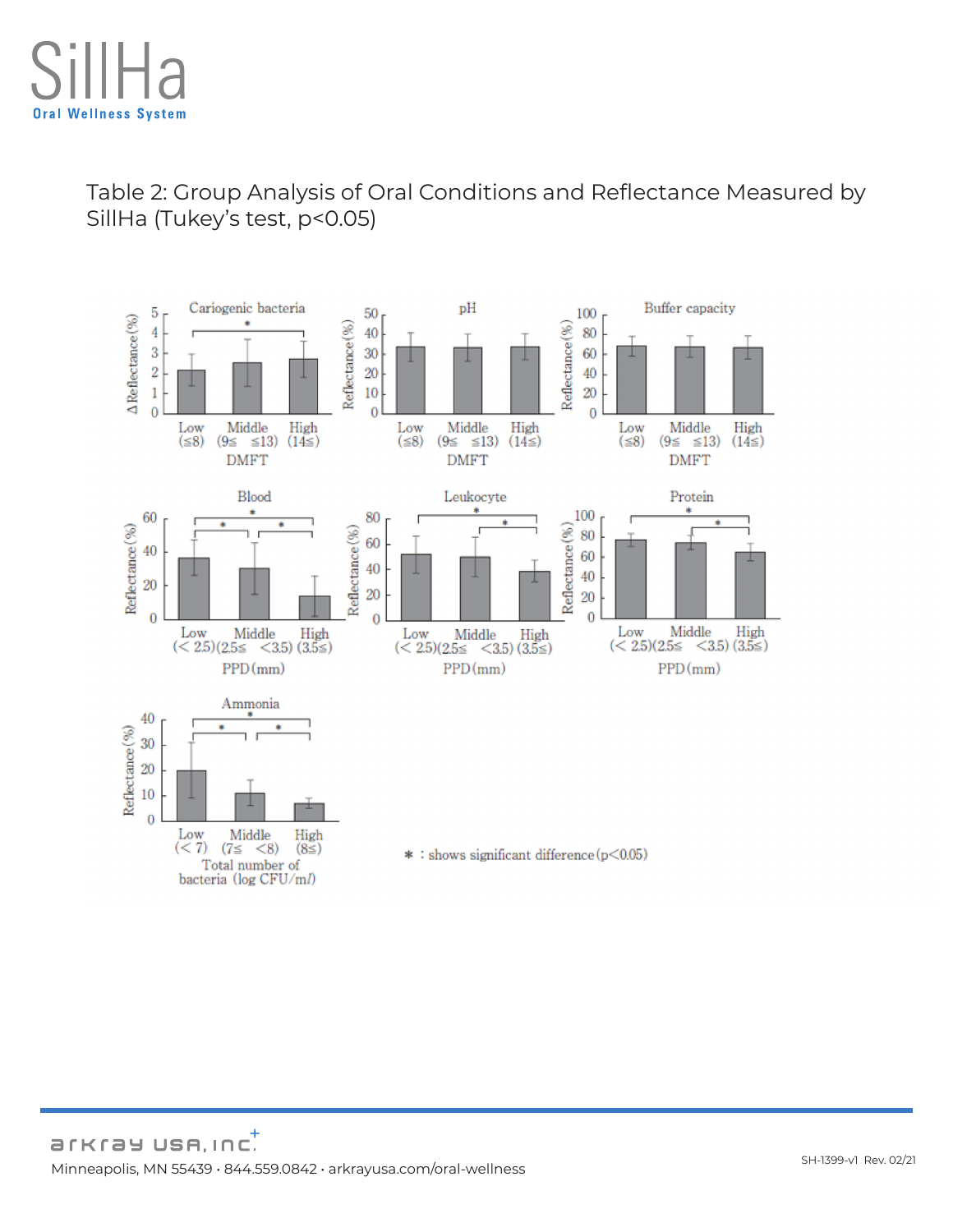## **Discussion**

Dental Caries: Research has provided significant information regarding the association between cariogenic bacteria and dental caries<sup>ii</sup> and this study further supports the association finding significant correlation between cariogenic bacteria and DMFT. Since DMFT is a cumulated index of dental caries experience, it did not have correlation with pH and buffer capacity, which are considered stronger indicators of current risk of dental caries outbreak influenced by eating and oral hygiene habits. These results demonstrate that SillHa is an effective screening tool to determine the risk of current or future caries.

Periodontal Disease: Studies have shown that periodontal disease stimulates leukocyte and protein changes in saliva<sup>iii,iv,v</sup> and can lead to blood contamination of saliva<sup>vi</sup> and this study further supports this association. Significant correlation was demonstrated between PPD, BOP, GI, CPI and blood, leukocyte and protein. This study demonstrates that SillHa can be a useful screening tool for risk assessment of periodontal health.

Oral Cleanliness: Research has demonstrated that ammonia levels in saliva is strongly correlated with total bacterial count<sup>yii</sup> and the data from this study supports that. This study demonstrates that SillHa can be a useful tool to assess oral cleanliness.

#### **Conclusion**

The study revealed that oral conditions associated with dental caries, periodontal disease, and oral cleanliness were correlated with the reflectance measured by the SillHa system. These results indicate the clinical usefulness of this system for assessing oral health.